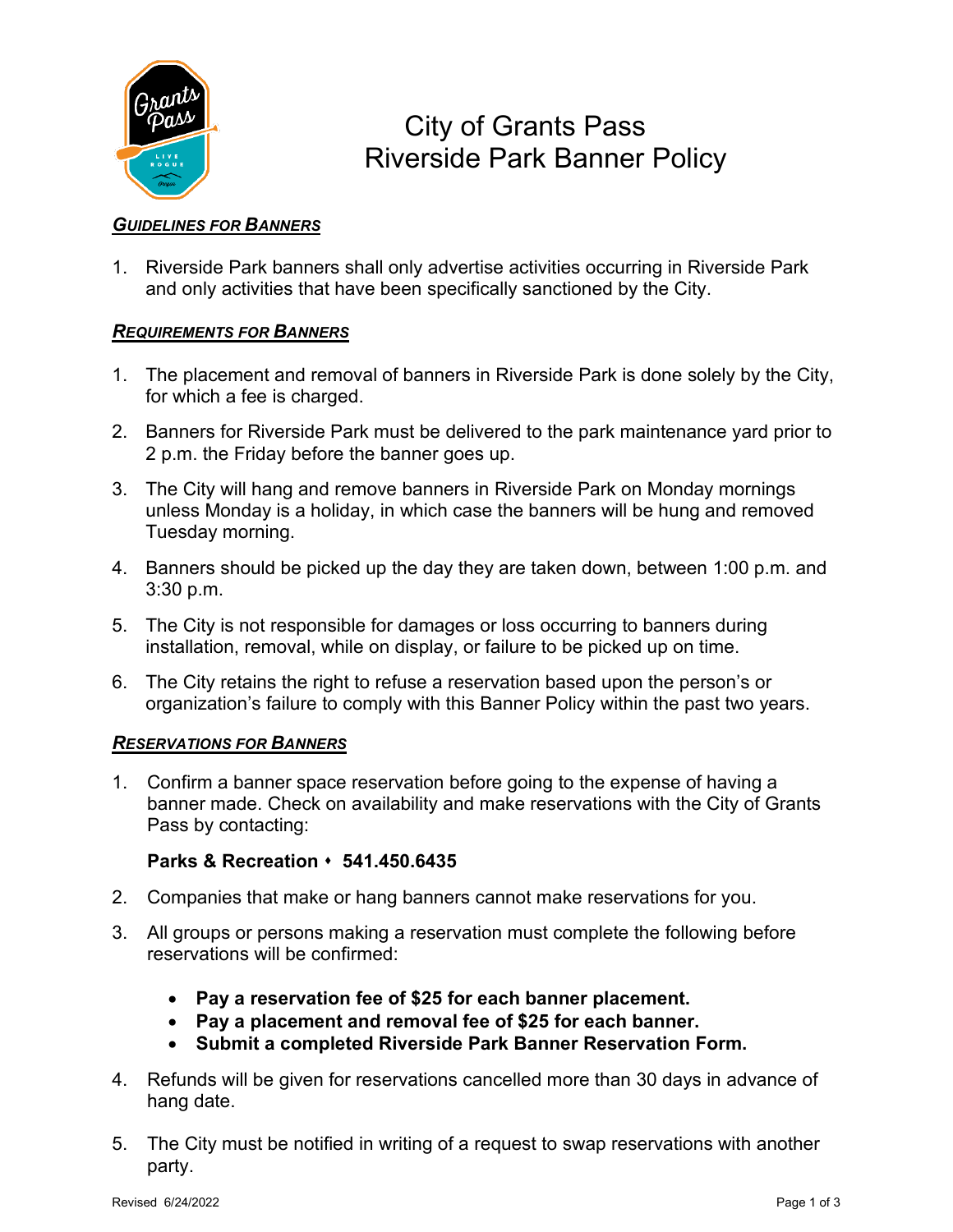### *BANNER SIZE AND CONFIGURATION*

- 1. Banners must meet the size and configuration specifications, including attachment points.
- 2. Banners which do not conform to the specifications or to the application form shall be immediately removed by the applicant at the request of the City. Any banner which is not so removed may be removed by the City and discarded.

#### **General information for banners:**

**Material:** Minimum of 12 oz. bantex or 18 oz canvas.

- Lettering: Minimum 6-inch size is recommended for readability. You should use vinyl lettering if you plan to change wording and reuse the banner in the future!
- **Banner Height:** Maximum **36 inches (recommended)**; minimum 24 inches.
- **Banner Length:** All banners shall be 30 feet in length.

r

**Grommets:** Locate spur grommets at the top and bottom corners and approximately 30 inches apart along the top of the banner. Reinforce corners so they don't tear out.

|                                      | Grommets $\sim$                                                |  |  |  | Reinforce<br>All Corners ~ |                                  |
|--------------------------------------|----------------------------------------------------------------|--|--|--|----------------------------|----------------------------------|
| Height<br>Minimum 24"<br>Maximum 36" | ' o o o o o o o o o o \<br>Uour Grants Pass Banner.<br>$\circ$ |  |  |  |                            |                                  |
|                                      | O                                                              |  |  |  |                            |                                  |
|                                      |                                                                |  |  |  |                            | 下 Don't forget wind relief vents |

Length 30 Feet  $-$